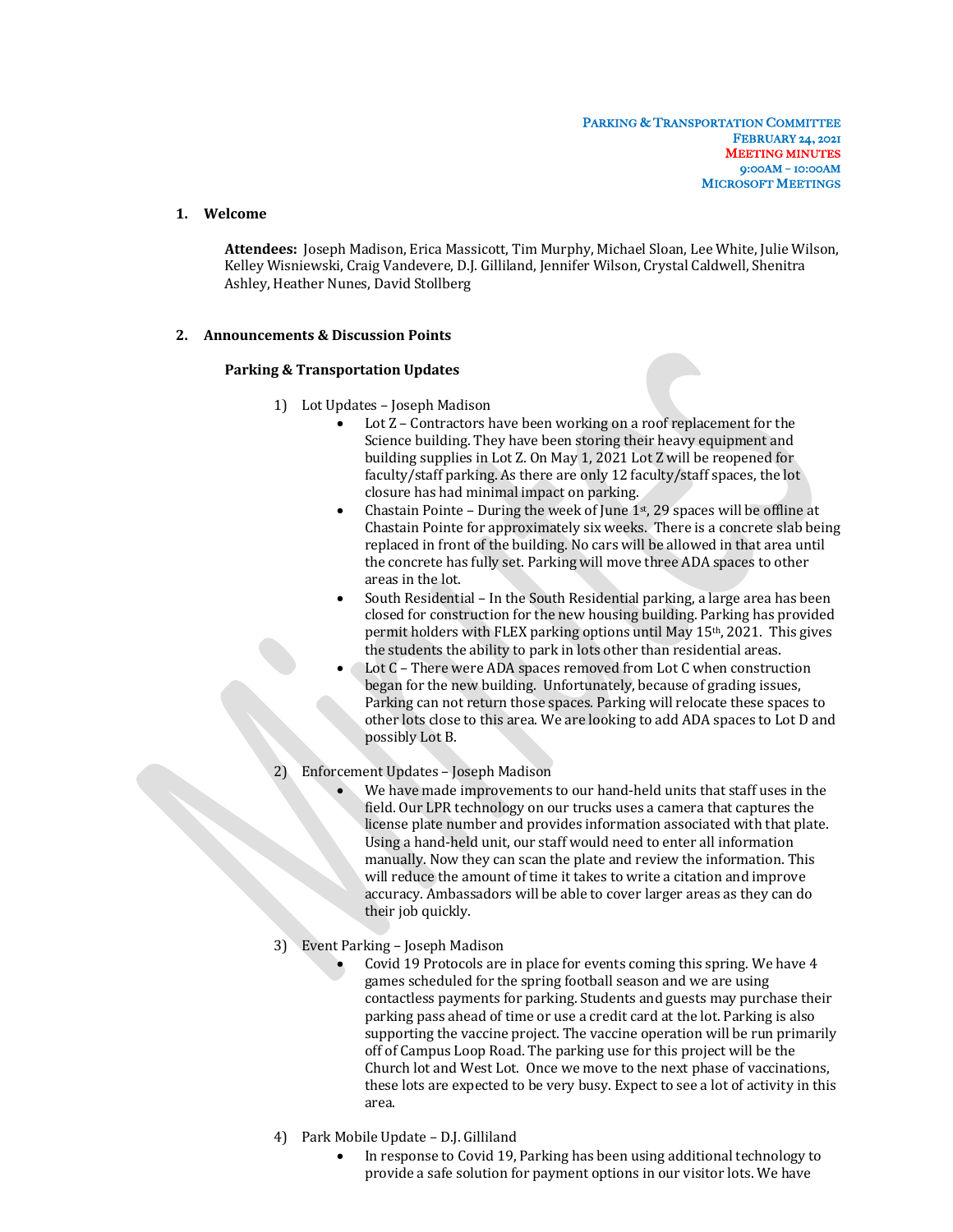been using the Park Mobile app for touchless payments. You make your payment through your cell phone after downloading the app. It has been well received by our visitors and we have had over 3000 transactions. The most popular area is the Student Center lot on the Kennesaw campus.

- 5) Spring Permit Update D.J. Gilliland
	- Parking issued more permits than we anticipated for spring semester. As of February 19th, we issued over 17,000 permits for the semester. For a comparison, at this time last year, we issued over 22,000 permits.
- 6) Summer/Fall Permit Update- D.J. Gilliland
	- Our fee schedule for fall 2021 permits is currently being reviewed by the BOR. We are moving towards the parking fee becoming a separate and selectable fee from the mandatory fee. Our goal is for students who are not using parking, not to be locked into that fee. In order to achieve this, we are using a staggered approach where we reduce the mandatory fee and increase the parking fee. We are doing this on a graduated timeline. We will target our roll out date for fall permits once we have approval on the fees. We are hoping to offer them during the summer semester. We are looking at April 26<sup>th</sup> for our summer permit rollout date. Summer permits will be active beginning June  $1<sup>st</sup>$ . For students involved in Maymester, we have scheduled our spring permits to expire on May 31st. Students can purchase a spring permit at a prorated rate and use this for parking during this time.
- 7) Big Owl Bus Service Update Lee White
	- For the KSU football spring season, there will be four games. From the transit side, it has been easier to schedule route times as all games will begin at 1:00pm. Routes for the game will run 10:30am to 5:00pm. For ADA transport, Athletics has directed guests to the Welcome Center lot on the Kennesaw campus. From there, they board the Campus Loop bus that takes them directly to the stadium. For the Kennesaw/Marietta route, the normal service will run 1:00pm to 8:00pm on Saturdays. Athletics has paid for the service to begin early at 10:30am so students can attend the game.
		- As expected, our Big Owl Bus Ridership numbers are down. Last year at this time, we had 2000 students a day riding just the Kennesaw/Marietta route. Today, we have an average of 2000 students riding all routes in one day. On one hand, having lower numbers helps us with covid protocols including capacity and spacing in the bus. On the other hand, we have had to cut service back as our numbers do not support it. On a positive note, we have seen a number increase with the spring semester.

### **3. Future Goals and Initiatives – Lee White**

Contractor and LTV Parking - We are aware that the current LTV process has many steps and has to go through many hands for approval. The visitor has to go through HR first, then Door Access and so on with parking being the last step. We are talking with all groups involved to streamline a plan that works. We are discussing solutions to fill the gaps that make the process more difficult than it needs to be. UITS is also reworking the LTV process as a whole and we are in conversations with them.

- EV Charging Stations Another project that has been on our 2-year plan is EV charging stations. We recognize what we have on campus now was set up many years ago. Currently, the stations are not supported or serviced anymore. We understand we need to revamp this program. We have discussions coming up with Jennifer Wilson to review all new opportunities during the upcoming year.
- Signage One project we had scheduled for the Big Owl Bus was reworking our signage for the whole shuttle system. We have big plans of what this would look like. We are looking forward to implementing the plan in the upcoming fiscal year. By the next meeting, we hope to share some images and get some feedback. We are also working on improving our parking signage on campus. We have had feedback that it could be clearer and more intuitive. Our team is actively working on solutions to improve this.